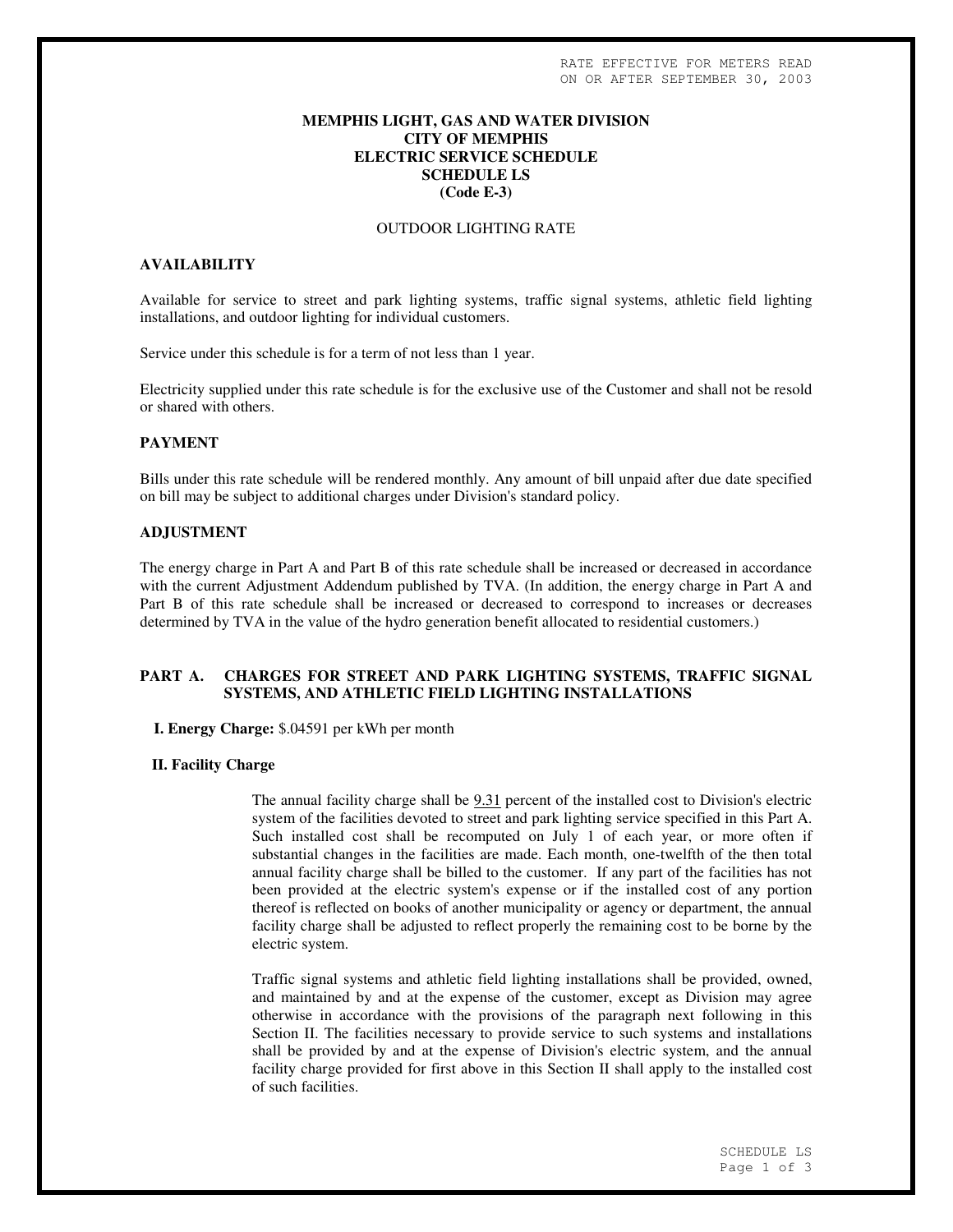When so authorized by policy duly adopted by Division's governing board, traffic signal systems and athletic field lighting installations may be provided, owned, and maintained by Division's electric system for the customer's benefit. In such cases Division may require reimbursement from the customer for a portion of the initial installed cost of any such system or installation and shall require payment by the customer of a facility charge sufficient to cover all of Division's costs (except reimbursed costs), including appropriate overheads, of providing, owning, and maintaining such system or installation; provided that, for athletic field lighting installations, such facility charge shall in no case be less than 12 percent per year of such costs. Said facility charge shall be in addition to the annual facility charge on the facilities necessary to provide service to such system or installation as provided for in the preceding paragraph. Replacement of lamps and related glassware for traffic signal systems and athletic field lighting installations provided under this paragraph shall be paid for under the provisions of paragraph A in Section IV.

#### **III. Customer Charge** -Traffic Signal Systems and Athletic Field Lighting Installations.

Division shall apply a uniform monthly customer charge of \$2.57 for service to each traffic signal system or athletic field lighting installation.

## **IV. Replacement of Lamps and Related Glassware** -Street and Park Lighting

Customer shall be billed and shall pay for replacements as provided in paragraph B below, which shall be applied to all service for street and park lighting.

A. Division shall bill the customer monthly for such replacements during each month at Division's cost of materials, including appropriate storeroom expense.

B. Division shall bill the customer monthly for one-twelfth of the amount by which Division's cost of materials, including appropriate storeroom expense, exceeds the product of 3 mills multiplied by the number of kilowatt-hours used for street and park lighting during the fiscal year immediately preceding the fiscal year in which such month occurs.

#### **METERING**

For any billing month or part of such month in which the energy is not metered or for which a meter reading is found to be in error or a meter is found to have failed, the energy for billing purposes for that billing month or part of such month shall be computed from the rated capacity of the lamps (including ballast) plus 5 percent of such capacity to reflect secondary circuit losses, multiplied by the number of hours of use.

#### **REVENUE AND COST REVIEW**

Division's costs of providing service under Part A of this rate schedule are subject to review at any time and from time to time to determine if Division's revenues from the charges being applied are sufficient to cover its costs. (Such costs, including applicable overheads, include, but are not limited to, those incurred in the operation and maintenance of the systems provided and those resulting from depreciation and payments for taxes, tax equivalents and interest.) If any such review discloses that revenues are either less or more than sufficient to cover said costs, Division shall revise the above facility charges so that revenues will be sufficient to cover said costs. Any such revision of the annual facility charge provided for first above in Section II of Part A of this rate schedule shall be by agreement between Division and TVA.